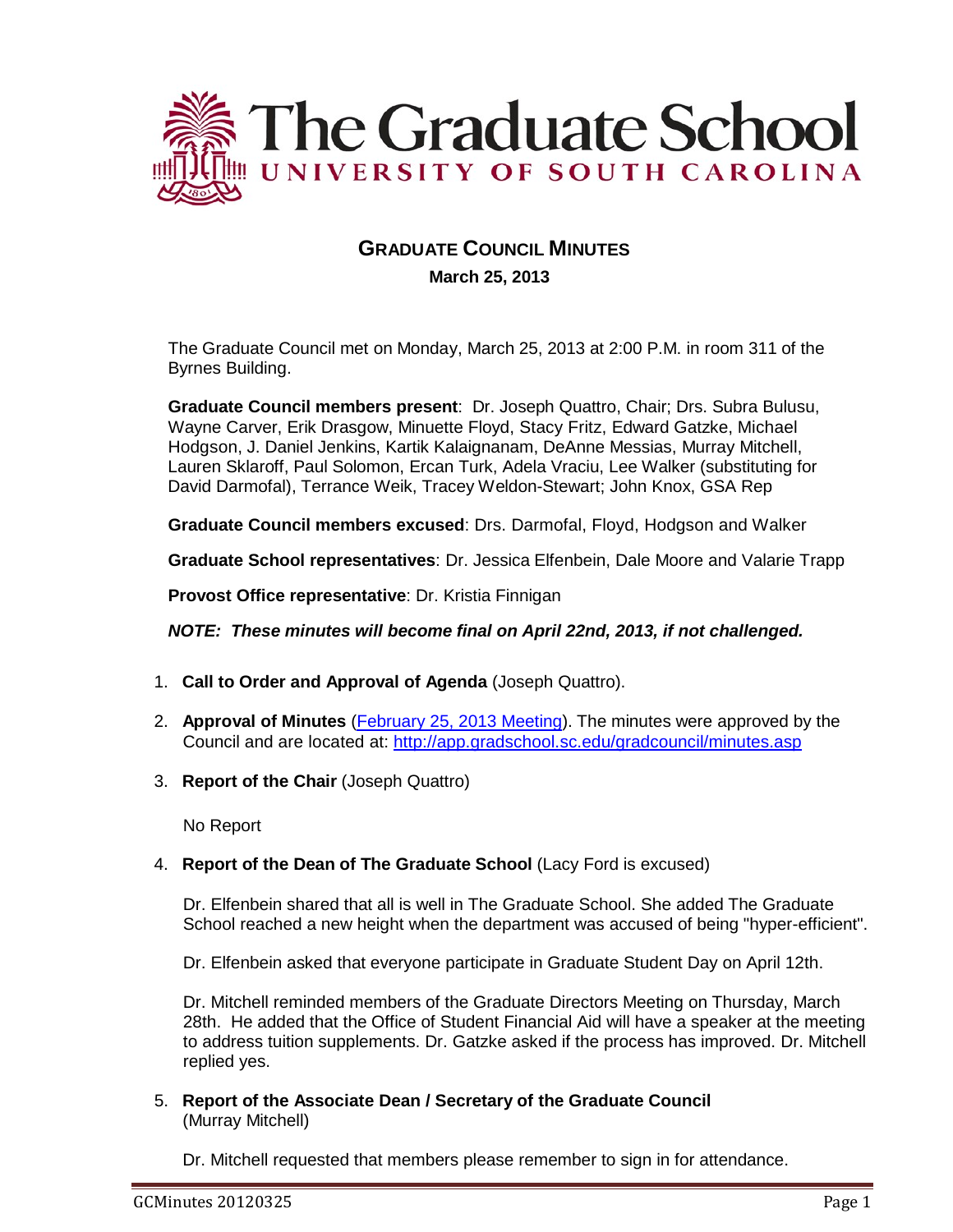Dr. Mitchell identified that military tuition for graduate students is still being explored. He shared that the undergraduate rate is 68% of what the in-state rate is and this will be explored at the graduate level, too. He added that the 68% seems to be the pattern for the military rates.

Dr. Mitchell alerted Council to three items that will be directed to the Policies and Procedures Committee to consider bringing recommendations at the next Graduate Council meeting. One item addresses the request for the grade change procedure to be consistent with the undergraduate procedure, effective in 1999, in which a simple recording or calculation issue would be addressed by Department Chairs; and, issues that would be more involved would be addressed as grievance procedures to be handled by the individual colleges. This suggested process of not coming through Graduate Council will limit delays in the handling of a student's paperwork when issues may arise for them in their eligibility for staying in school or other concerns relative to scholarships and fellowship opportunities.

Dr. Mitchell stated, with help and guidance from The Graduate School Ombudsman, Dale Moore, they have been trying to develop a grievance policy at The Graduate School to incorporate into the responsibilities of the existing Petitions and Appeals Committee. A proposal will be considered by the Policies and Procedures Committee to change the name of that group to include, explicitly, that grievances would be part of their charge.

Dr. Mitchell will seek input from the Petitions and Appeals Committee since they will be directly impacted by the changes. Dale Moore will share a draft of the grievance policy at the Graduate Program Directors meeting, March 28th from 2:00p - 3:30p, in the Russell House Theatre, Room 229.

Dr. Mitchell requested that all are invited to attend the meeting where a number of concerns regarding programs will be addressed; as well as, an opportunity to have answered any questions that may arise.

The third item that will be directed to the Policies and Procedures Committee is a recommendation for an additional foreign language assessment dealing with foreign international students. This would include information regarding costs of the exam and target scores for undergraduate and graduate students. The Moore School of Business is one of the proposers of consideration of this set of issues.

Dr. Mitchell shared solicited input from Chairs and Curriculum Committees to upgrade the graduate syllabus template so it will be more consistent with the requirements across SACS and the Curriculum Committee of the Senate. To date, the syllabus template which is on line with The Graduate School is less complete than it could be.

Dr. Mitchell added that he is working on "cleaning up" the Bulletin language with respect to The Graduate School; especially, regarding Theses and Dissertations.

## 6. **Report of the Graduate Student Association Representative** (John Knox)

No Report

# 7. **Report of the Academic Policy and Practices Committee** (Paul Solomon)

No Report

8. **Report of the Committee on 500/600 Level Courses, Distance Education and**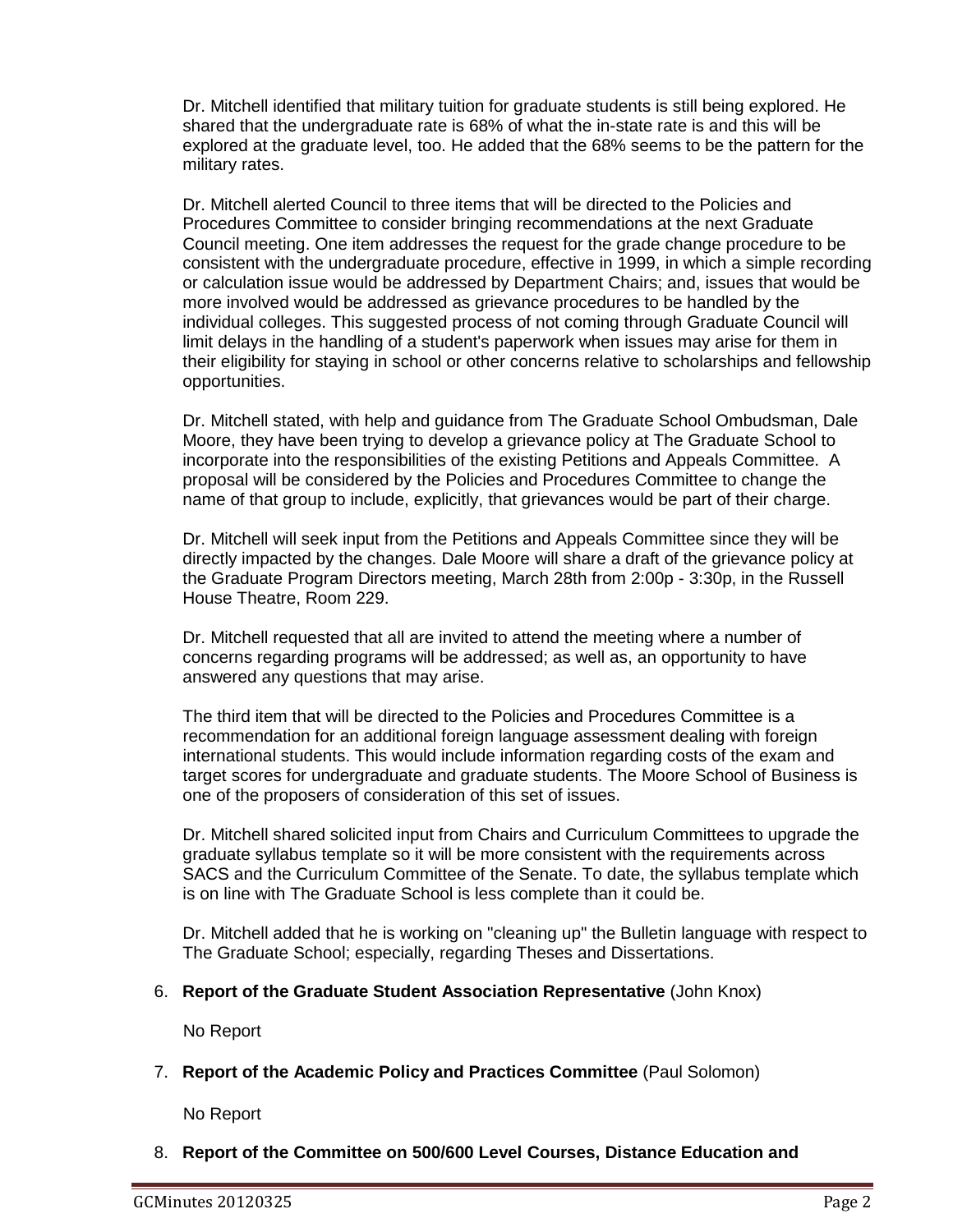# **Special Courses** (Murray Mitchell)

#### **Distance Education Delivery <b>APPROVED**

[SOWK J 765 Sexuality Issues for Social Work Practice](http://gradschool.sc.edu/facstaff/gradcouncil/2012/SOWK%20J%20765%20Sexuality%20Issues%20for%20Social%20Work%20Practice%20DED_Redacted.pdf) (3) [Effective Term: Summer I 2013]

[EDRD 651 Introduction to Teaching Media Library](http://gradschool.sc.edu/facstaff/gradcouncil/2012/EDRD%20651%20Introduction%20to%20Teaching%20Media%20Library%20DED.pdf) (3) [Effective Term: Summer II 2013]

[SOST 500 Southern Discomfort](http://gradschool.sc.edu/facstaff/gradcouncil/2012/SOST%20500%20Southern%20Discomfort%20DED%20u20130325_Redacted.pdf) (3) [Effective Term: Summer II 2013]

# **500/600 Level Courses APPROVED**

[COMD 540 Principles of Audiology](http://gradschool.sc.edu/facstaff/gradcouncil/2012/COMD%20705%20Language%20Disorders%20in%20Adults%20CCP.pdf) (3) [Delete Course]

Dr. Mitchell shared information regarding the curriculum from the Faculty Senate based on 500-600 level classes. He pointed out information that there is a distinction in required minutes between lecture classes and lab classes. The distinction of the lab time requirement doubles that of the instructional time. Instructional classes of 700 minutes per credit hour of lecture formatted classes require1400 minutes per credit hour of lab time.

Dr. Gatzke questioned if it was three to one; rather than double.

Dr. Finnigan responded that it is stated in the Undergraduate Studies Bulletin under [Academic Regulations](http://bulletin.sc.edu/content.php?catoid=36&navoid=4233) that the labs are expected to double the time of instructional classes.

Dr. Mitchell suggested that there are ongoing issues regarding the Distance Delivery format and translating and defining instructional contact time in traditional "face to face" time versus subsequent work, such as homework.

## 9. **Fellowships and Scholarships Committee** (Wayne Carver)

Dr. Carver announced completion of the review of prospective student fellowships. He called on Dr. Elfenbein for a count. Dr. Elfenbein responded that approximately seven have been accepted and seven have refused.

The committee will be meeting to address various other fellowships in the next few weeks.

## 10. **Report of the Science, Math, and Related Professional Program Committee** (Edward Gatzke)

# *College of Nursing*

## **Bulletin Change APPROVED**

From: [NURS MSN, PhD, DNP](http://gradschool.sc.edu/facstaff/gradcouncil/2012/NURS%20MSN,%20PhD,%20DNP%20BCH_Redacted.pdf)

The College of Nursing abides by the following academic suspension policy: Graduate Students whose cumulative grade point average drops below a 3.00 will be placed on academic probation and allowed one calendar year in which to raise the grade point average to at least 3.00.

Students who do not reach a cumulative 3.00 grade point average during the grace period will not be permitted to enroll for further graduate coursework in the program. Courses in which students receive a grade below "C" must be repeated. All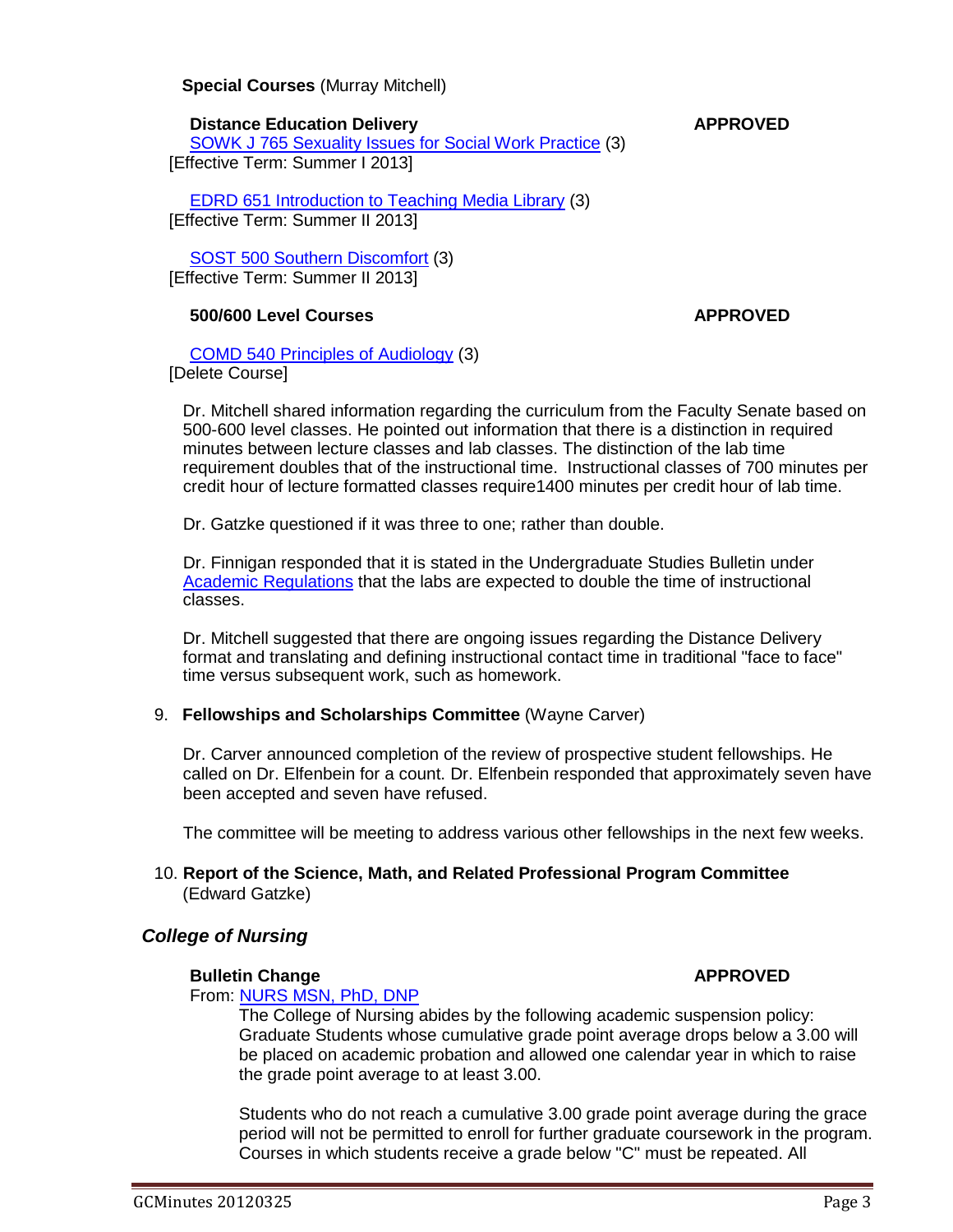graduate clinical nursing courses in which students receive a grade below "B" must be repeated.

Petitions for reinstatement from students who have been suspended must be submitted to the College of Nursing Director of Student Affairs. If the petition is approved, then it must be forwarded to the Dean of The Graduate School for action by Graduate Council.

To: NURS MSN, PhD, DNP Graduate students enrolled in Nurse Practitioner programs at either the master's or PhD level must earn a grade of B or higher in designated core and clinical courses. This requirement is indicated on the syllabus for each of the designated courses.

Students earning a grade of C in any designated course are required to repeat the course and earn a grade of B or higher to remain in the program. However, the initial grade of C remains on the student record and counts toward the "Two C Rule" (below).

Graduate students in any program with **two temporary grades of Incomplete (I) or No Record (NR) cannot register for additional coursework**. Students will not be permitted to register for further coursework until both temporary grades have been replaced with a satisfactory permanent grade. Students enrolled in graduate study may not graduate with a temporary grade of I or NR on their record, even if the course is not listed on the Program of Study.

#### **Academic Dismissal**

Graduate students will be dismissed from the College of Nursing upon receipt of an initial grade of C in **more than 2 graduate nursing courses**, regardless of the number of credit-hours per course. (Two-C Rule). Upon receipt of a grade of "D" or "F" in any graduate course required for the Program of Study, the student will be dismissed from the College of Nursing.

[Effective Term: Fall 2014]

Dr. Gatzke questioned if the accumulation of incompletes is an issue for other programs; or even, The Graduate School at large.

Dr. Quattro asked if there is evidence of this happening within their departments.

Dr. Gatzke added that if they have three C's, are they already in academic trouble in the program of study.

Dr. Mitchell clarified that a student can amass incomplete's across multiple semesters. The student becomes ineligible when there are three incompletes; that is, the student may not register for additional credits until at least one of the three incomplete grades is converted into a permanent grade.

Dr. Messias stated that her proposal will make a nursing student ineligible after two Incompletes.

## *Arnold School of Public Health*

**Course Change Proposal <b>APPROVED APPROVED** Change Prequisites/corequisites.

**From:** [COMD 705 Language Disorders in Adults](http://gradschool.sc.edu/facstaff/gradcouncil/2012/COMD%20705%20Language%20Disorders%20in%20Adults%20CCP.pdf) (3)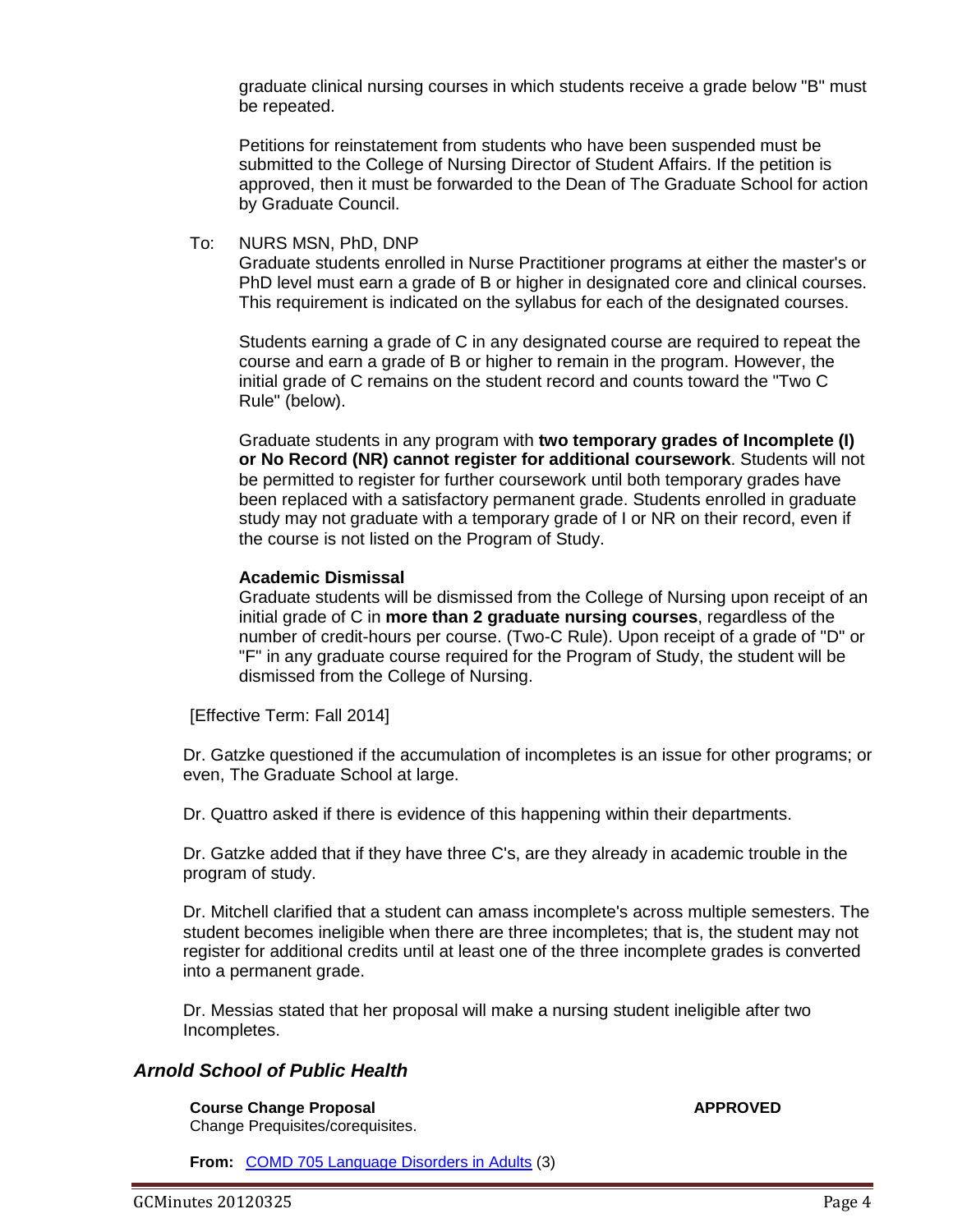Prerequisites/Corequisites: Permission of Instructor

**To**: COMD 705 Language Disorders in Adults (3)

Prerequisites/Corequisites: COMD 502

[Effective Term: Spring 2014]

**Course Change Proposal APPROVED** Change Prequisites/corequisites.

**From**: [COMD 713 Neurogenic Disorders of Speech](http://gradschool.sc.edu/facstaff/gradcouncil/2012/COMD%20713%20Neurogenic%20Disorders%20of%20Speech%20CCP.pdf) (3)

Prerequisites/corequisites: Permission of Instructor

**To**: COMD 713 Neurogenic Disorders of Speech (3)

Prerequisites/corequisites: COMD 502, COMD 700, and COMD 724 or equivalent course.

[Effective Term: Spring 2014]

**Course Change Proposal <b>APPROVED** 

Change Prequisites/corequisites.

**From: COMD 721 Cognitive Retraining (3)** 

**To:** COMD 721 Cognitive Retraining (3)

Prerequisites/corequisites: COMD 502 equivalent course

#### [Effective Term: Spring 2014]

**Course Change Proposal <b>APPROVED** Change Prequisites/corequisites.

**From:** [COMD 725 Pediatric Dysphagia](http://gradschool.sc.edu/facstaff/gradcouncil/2012/COMD%20725%20Pediatric%20Dysphagia%20CCP.pdf) (3)

**To:** COMD 725 Pediatric Dysphagia (3)

Prerequisites/corequisites: COMD 502, COMD 722, and COMD 724 or equivalent courses.

[Effective Term: Spring 2014]

**Course Change Proposal <b>APPROVED** Change Prequisites/corequisites.

**From**: [COMD 754 Aural Habilitation of Children](http://gradschool.sc.edu/facstaff/gradcouncil/2012/COMD%20754%20Aural%20Habilitation%20of%20Children%20CCP.pdf) (3)

**To:** COMD 754 Aural Habilitation of Children (3)

Prerequisites/corequisites: COMD 501, COMD 504, and COMD 750 or their equivalent.

[Effective Term: Spring 2014]

11**. Report of the Humanities, Social Sciences, Education, and Related Professional Programs Committee** (Tracey Weldon-Stewart)